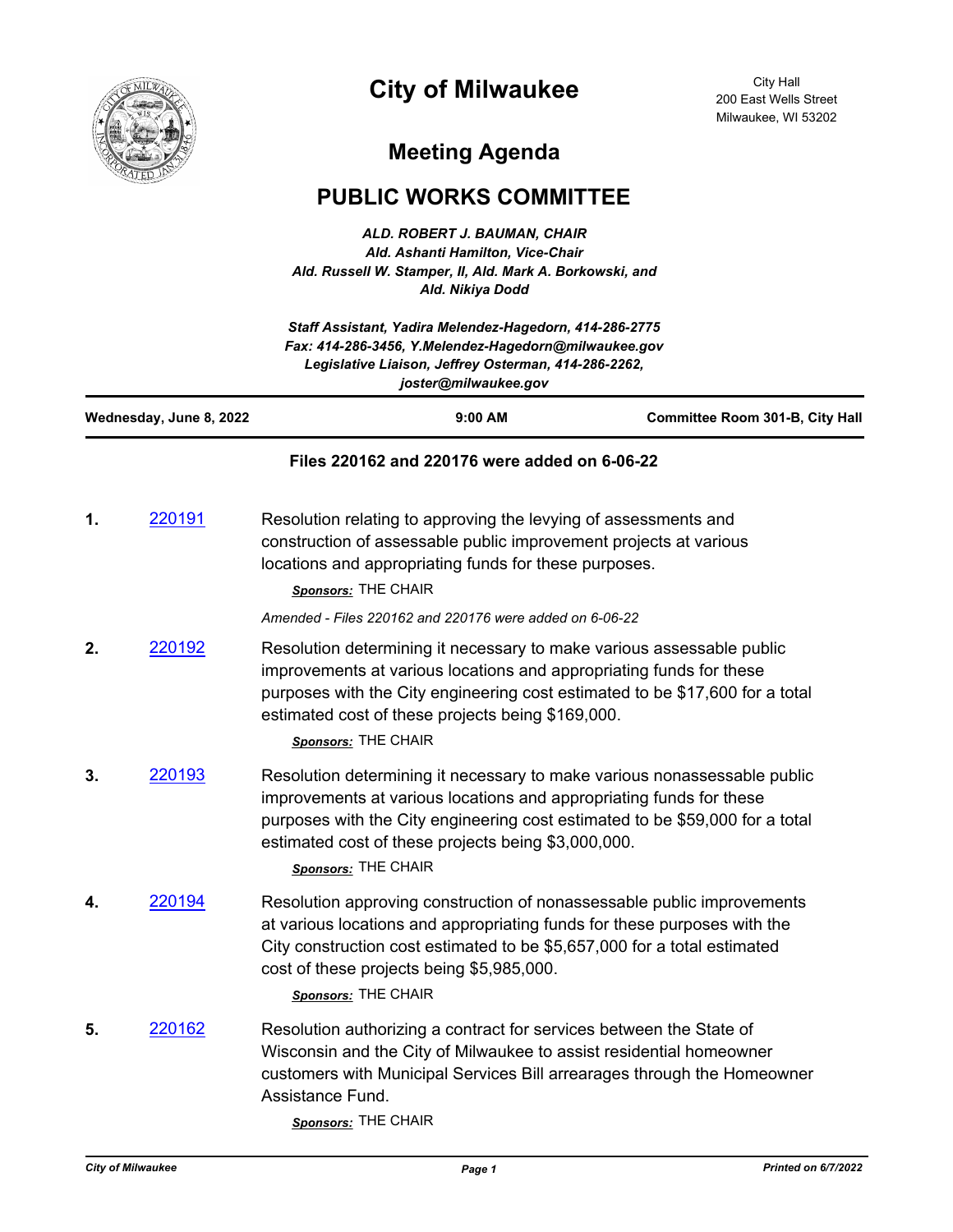| 6.  | 220166 | Resolution approving a Quit Claim Deed and assignment of City sewer<br>facilities and easement interests from the City to Milwaukee Metropolitan<br>Sewerage District (MMSD) and authorizing the proper City officials to<br>execute a Bill of Sale for the acceptance of storm and sanitary sewer<br>facilities from MMSD at various locations. |
|-----|--------|--------------------------------------------------------------------------------------------------------------------------------------------------------------------------------------------------------------------------------------------------------------------------------------------------------------------------------------------------|
|     |        | Sponsors: THE CHAIR                                                                                                                                                                                                                                                                                                                              |
| 7.  | 220176 | Resolution to inform the Common Council of the City's Compliance<br>Maintenance Annual Report for the year 2021.<br>Sponsors: THE CHAIR                                                                                                                                                                                                          |
| 8.  | 220213 | Appointment of Dominic Ortiz to the Professional Baseball Park District<br>Board by the Mayor. (8th Aldermanic District)<br>Sponsors: THE CHAIR                                                                                                                                                                                                  |
| 9.  | 191930 | Communication from the Department of Public Works relating to the status<br>of current and future operations.<br>Sponsors: Ald. Bauman                                                                                                                                                                                                           |
| 10. | 211119 | Communication from the Department of Public Works relating to the status<br>of Traffic-Calming and Complete Streets projects to address reckless<br>driving and to provide a safer infrastructure for bicyclists and pedestrians.<br>Sponsors: Ald. Bauman                                                                                       |

**This meeting will be webcast live at www.milwaukee.gov/channel25.**

**In the event that Common Council members who are not members of this committee attend this meeting, this meeting may also simultaneously constitute a meeting of the Common Council or any of the following committees: Community and Economic Development, Finance and Personnel, Judiciary and Legislation, Licenses, Public Safety and Health, Public Works, Zoning, Neighborhoods & Development, and/or Steering and Rules. Whether a simultaneous meeting is occurring depends on whether the presence of one or more of the Common Council member results in a quorum of the Common Council or any of the above committees, and, if there is a quorum of another committee, whether any agenda items listed above involve matters within that committee's realm of authority. In the event that a simultaneous meeting is occurring, no action other than information gathering will be taken at the simultaneous meeting.**

**Times for specific agenda items are estimations. If items cannot be heard at their specified times, they will be heard as soon as practicable thereafter.**

**Upon reasonable notice, efforts will be made to accommodate the needs of persons with disabilities through sign language interpreters or auxiliary aids. For assistance contact the Legislative Services ADA Coordinator at 286-2998, (FAX)286-3456, (TDD)286-2025 or by writing to Room 205, City Hall, 200 E. Wells Street, Milwaukee, WI 53202.**